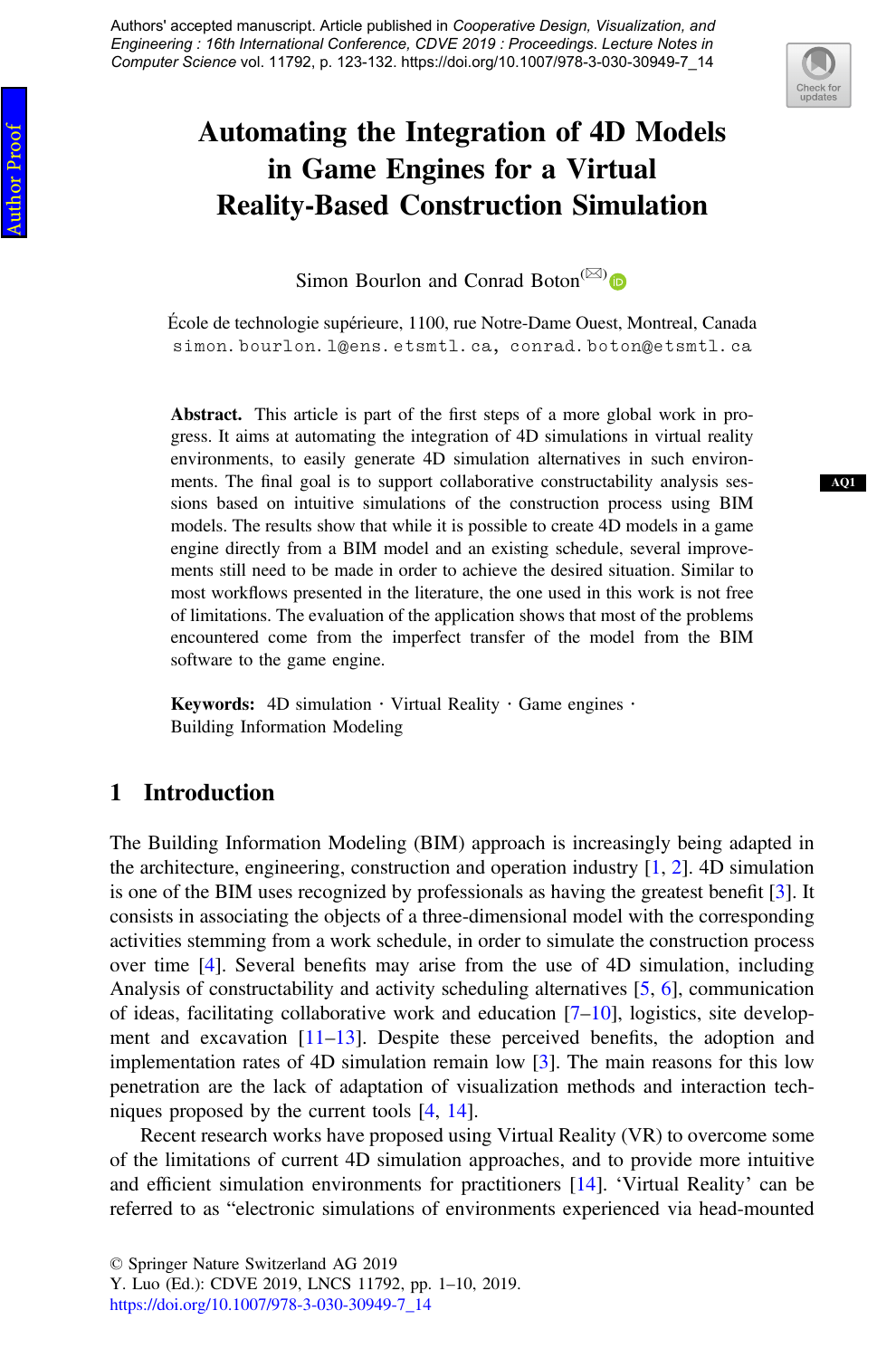eye goggles and wired clothing enabling the end user to interact in realistic threedimensional situations" [[15\]](#page-9-0). In this context, four elements have to be considered and combined: the virtual world, the immersion, the sensory feedback, and the interactivity [[16\]](#page-9-0).

To be able to successfully conduct a 4D simulation in VR environments, many challenges have to be addressed [[14\]](#page-9-0). One of these challenges is related to the preparation and the transfer of the 4D simulation in VR environments. While the transfer of 3D models in VR environment is very well mastered and some tools are more and more proposed to transfer existing 4D models, the resulting simulation can be used only for visualization purposes as-is. However, to be helpful in most of the practitioners' usages including constructability analysis, the 4D simulation should be editable and the users should be able to automatically generate different alternatives of the simulation.

The work presented in this article aims at automating the integration of 4D models in game engines for a virtual reality-based multi-purpose construction simulation. The rest of the paper is organized in four main sections. The first section presents a literature review on Virtual Reality in architecture, engineering and construction, and the transfer of 4D simulations in VR environments. The second section reports the process of development of an application for the automated integration of 4D models in virtual reality environments. The third section proposes a discussion and the improvements track and the fourth section concludes the article.

### 2 Related Works

#### 2.1 Virtual Reality in Architecture, Engineering and Construction

Using Virtual Reality in construction is not really new. In 1996, the use of VR applications in the construction industry has been investigated by Bouchlaghem et al. [[17\]](#page-9-0). The investigation showed the usefulness of VR technologies both in design (for landscaping, to assess fire risk, to design lighting and interior design, etc.) and in construction (to evaluate construction scenarios, to plan and to monitor the construction processes, and to plan and layout the construction site) [[17\]](#page-9-0). Berg and Vance, in 2017 [[18\]](#page-9-0), proposed an evaluation of the use of VR as a decision-making tool in engineeringfocused businesses. The results showed that VR is now "mature, stable, and, most importantly, usable" [\[18](#page-9-0)]. Moreover, Virtual Reality has been presented by Issa [\[19](#page-9-0)] as a solution for integration in the construction industry, since "a virtual reality platform supported by knowledge-based database systems can become the main interface to construction information for every specialty throughout the construction (life) cycle of the project" [[19\]](#page-9-0). The practitioners in construction generally use VR "on large complex projects and on small projects with design reuse" [[20\]](#page-9-0). The use it on large complex projects, to visualize and to understand the engineering problems, with the aim to reduce uncertainty and risk [\[20](#page-9-0)]. In the other hand, they tend to use it on small projects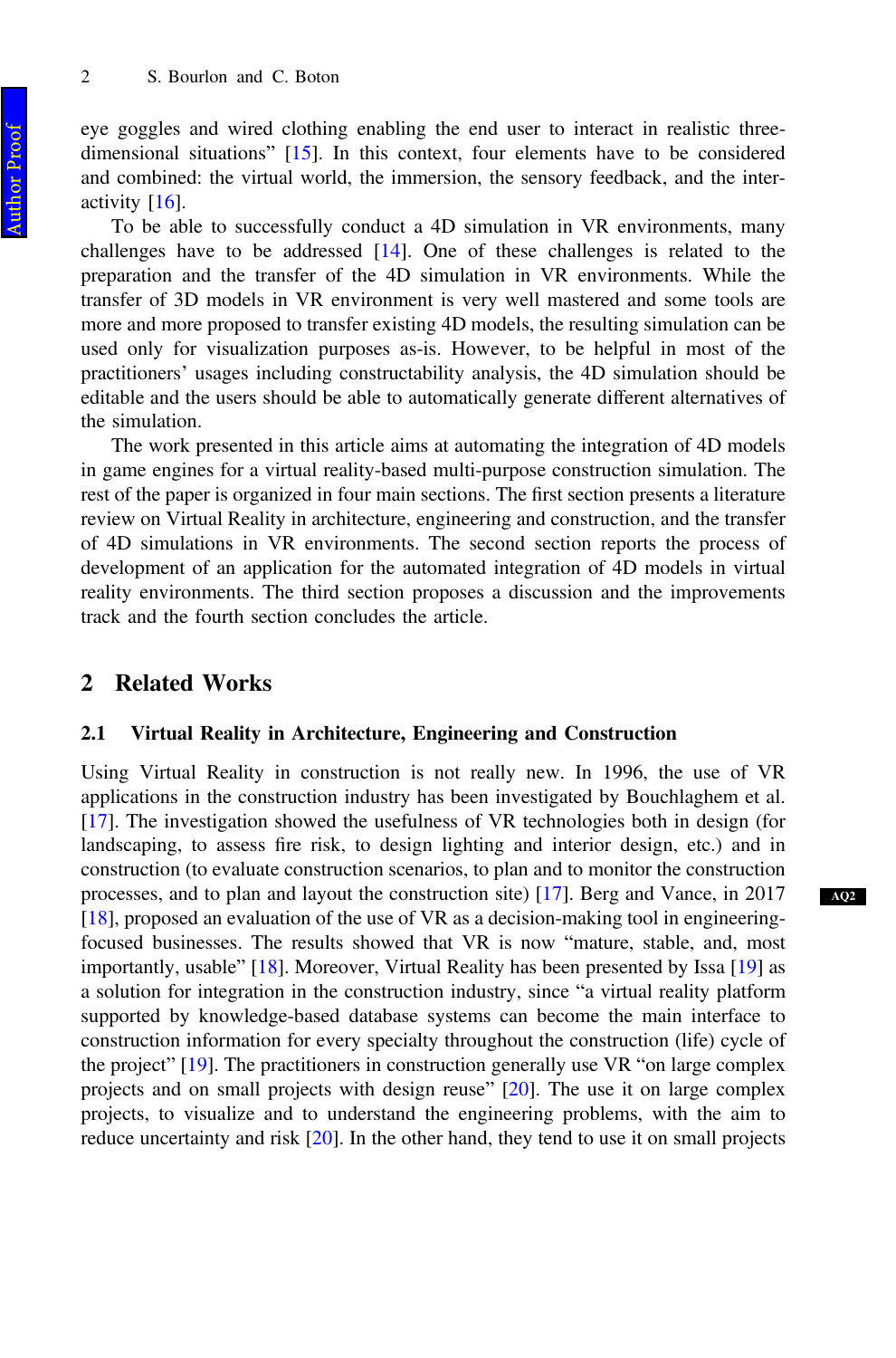with cheaper web-based equipment for more focused usages [\[20](#page-9-0)]. Woksepp and Olofsson [\[21](#page-9-0)] also assessed the applicability of VR on large construction projects. They showed that VR was useful, but need to be associated with a sufficient workflow in order to minimize waste and to improve the final result [[21\]](#page-9-0).

A quantitative evaluation of immersive VR systems capabilities in helping to understand virtual mockups has been proposed by Paes et al. [\[22](#page-9-0)]. They showed "an overall better spatial perception of the virtual model when using the immersive environment" [[22\]](#page-9-0) and how VR environments can "benefit current design practices by improving professionals' understanding of the spatial arrangement of the virtual model" [\[22](#page-9-0)]. Goulding et al. [[23\]](#page-9-0) proposed a prototype of an interactive VR environment, The aim is to support the learning of the challenges related to offsite construction. With the proposed system, users can identify some of the "unforeseen problems often caused by professionals' decisions, faulty work, and health and safety issues" [\[23](#page-9-0)].

#### 2.2 Transferring 4D Simulations in VR Environments

Transferring 4D simulations in VR environments consists of preparing the data in an appropriate format for their suitable use in the VR systems. Usually, one uses game engines to prepare the file in the required format. Multiple game engines are available, including Unity, Quest 3D, CryEngine, Blender, Unreal, Torque 3D, etc. and it is possible to compare them regarding their functionalities and features [[24,](#page-9-0) [25\]](#page-9-0). A model export workflow from Revit to Unity 3D has been proposed by the Penn State CIC Research Group [\[26](#page-9-0)]. It suggested to prepare the model in Revit and to export it in FBX format. Then, this FBX file should be imported and optimized in Autodesk 3DS Max. One can also use a paid script can also be used to convert Revit textures into standard material used by 3DS Max and readable by virtual reality software. Ultimately, the model can be imported as a new asset in Unity 3D.

While this is interesting, it is not adapted to the transfer of 4D simulations, as both 3D geometry and sequencing information are contained in 4D models. Broadbent [\[27](#page-9-0)] presented a method based on Autodesk authoring tools for the transfer of 4D models in game engines. The method proposed to export the geometry directly from Revit to 3DS Max by the use of a plugin based on the DWFx format. In the other hand, the temporal information is exported by using an XML, directly from Navisworks to 3DS Max, using a Timeline exporter plugin. It is then possible, according to Broadbent [[27\]](#page-9-0), to export the 4D model from 3DS Max to Unity based on FBX and Timeline files. Note that the steps of the method are only poorly described and do not provide sufficient information about how the timeline is actually transferred.

More recently, Boton [[14\]](#page-9-0) explored a similar workflow to transfer a 4D simulation in a VR environment. The result was not very conclusive since "all the objects start their path at 0, 0, 0 despite starting in their original locations in 3DS Max".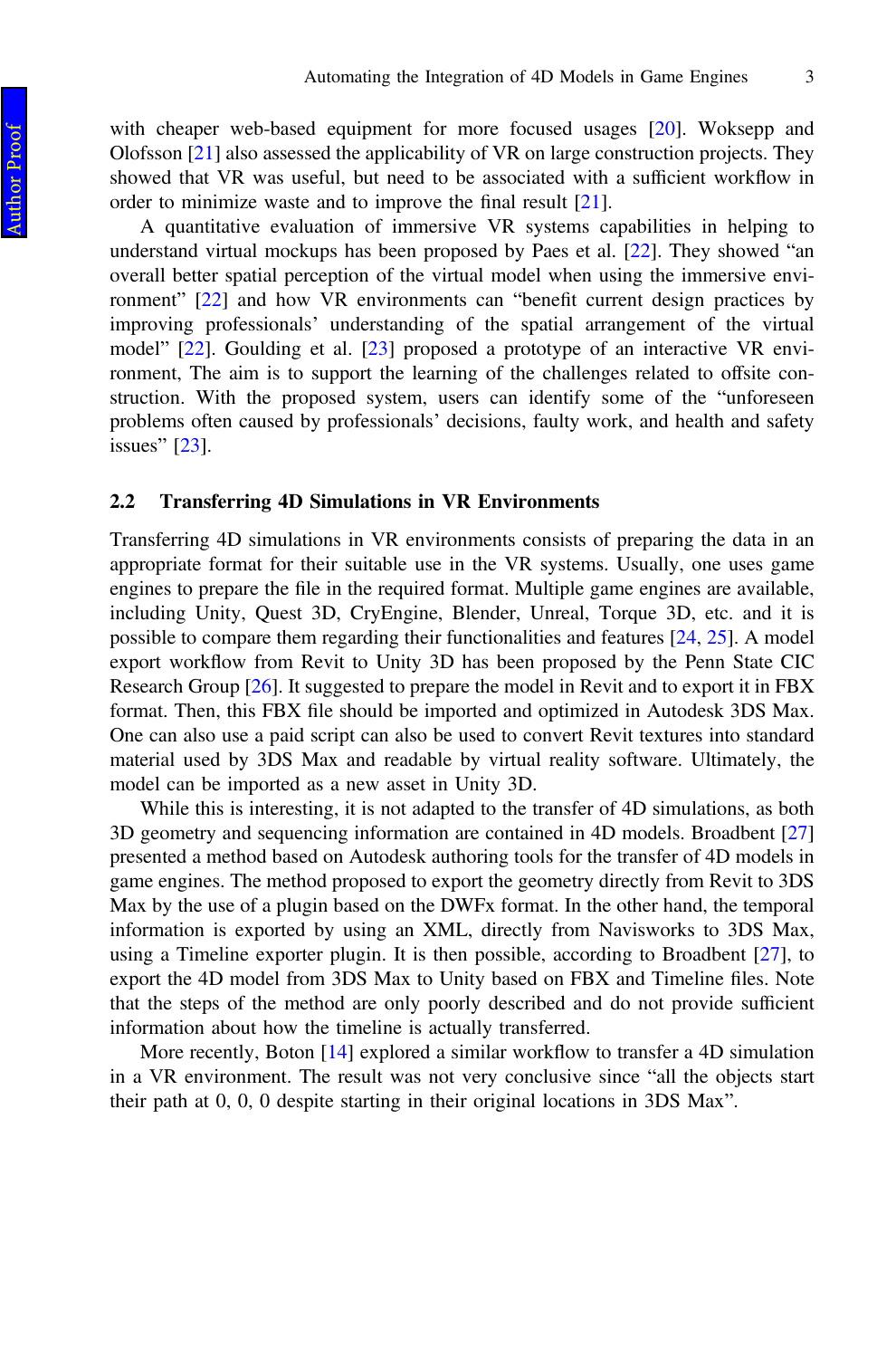# 3 Development of an Application for the Automated Integration of 4D Models in Virtual Reality Environments

#### 3.1 Data Preparation

The first step is to import the data that will create the 4D simulation. In the literature review, we saw that the import of the 3D model from Revit should be done in FBX format. This format allows the model to be used on Unity 3D. In order to keep the texture rendering on Unity 3D, an intermediate step was needed. It was necessary to first import the Revit model into 3DSMax and then export it in FBX format. This system made it possible not to lose visual information. However, the problem was that the tree of the elements was too complicated to manage by the code. The subobjects of the model were classified in subgroups. The code would have needed a lot of loops to recover the elements one by one. To retrieve an element in Unity from its name, it is necessary to find the "parent" GameObject and after searching among the "child" GameObjects the one who has this name. If we consider our model in full at step 0 of the tree, step 1 is then the differentiation of the stages for example, then step 2 lists the types of object present on this stage (example: ripe, doors, stairs …), this up to the level N where we find the elements named exactly as in the planning of construction. Only this would require at the code level additional iterations to at least know the value of the N scale where to look for and then go through each loop by associating the elements.

We then tested to export our model in FBX format from Naviswork. The representation of the tree was then much easier to manage. Sub-objects are not classified in subgroups. The GameObjects "child" are directly at level 1, in the case where we consider step 0 at the level of the main GameObject. The retrieval of the elements by the code was then simplified, we did not need different paths loops in search of the elements corresponding to the elements of the imported construction schedule. However, it should be noted that the rendering of textures is not optimal. The schedule is imported into Unity from an Excel file, in .csv format. Note that Unity does not take into account special characters. This requires changing one by one these elements in the text. Otherwise, it is possible to use a modification on Excel that automatically replaces all these special characters.

#### 3.2 Automating the Generation of 4D Simulations in Unity 3D

Codes that can be used by Unity must be written in C# language. For the application, it was made the choice that all the calculations, all the functions necessary for the creation of the 4D simulation are written in the same code. Thus, the user has all the elements in a single code file from which, he can access any coding changes that may be necessary. This choice has imposed a rigour in the organization of writing to simplify reading. In this part, we present each element that constitutes this code. The chosen organization, following the constraints of this type of language, is represented in Fig. [1](#page-4-0).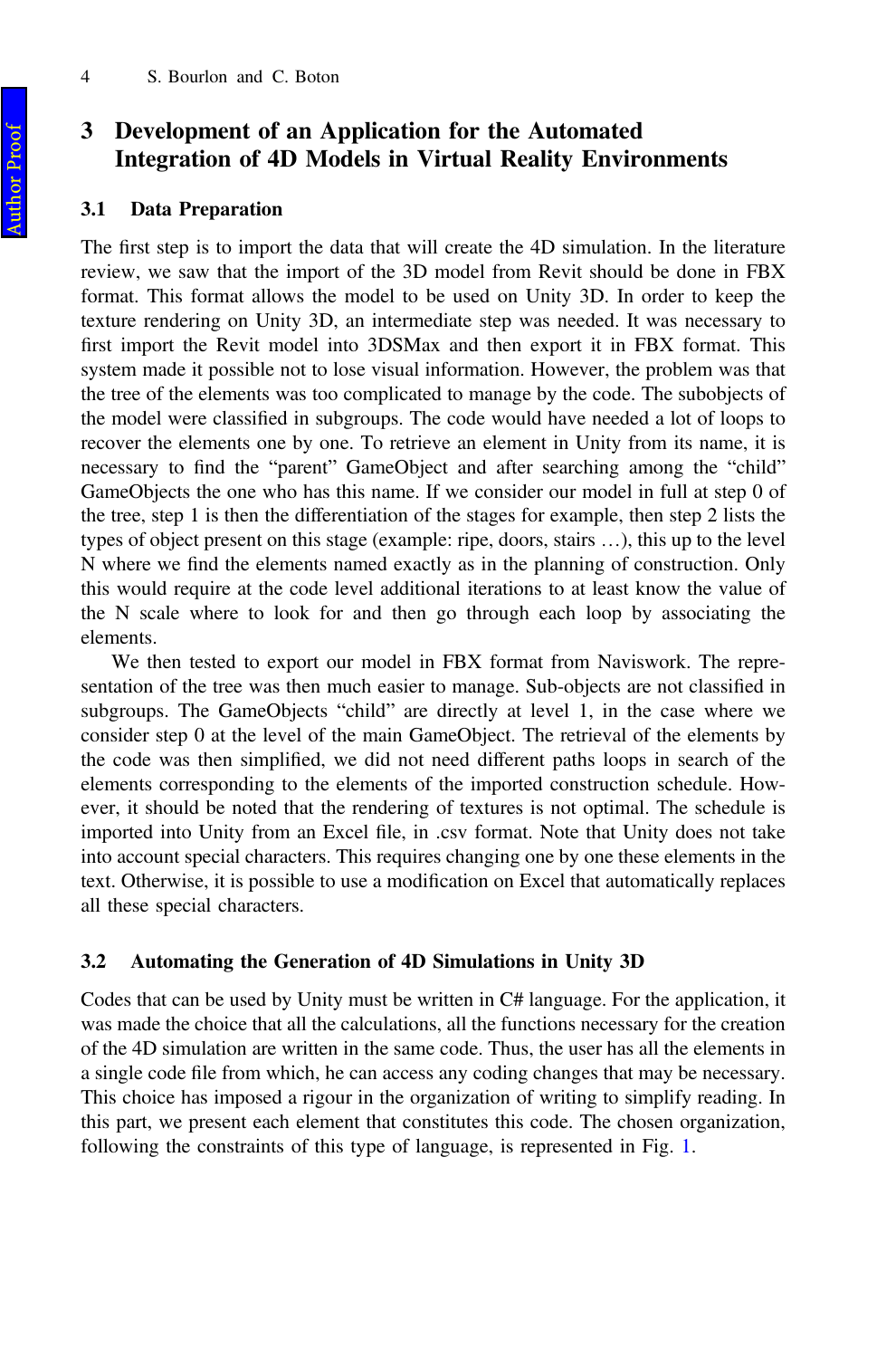<span id="page-4-0"></span>

Fig. 1. Organization of the code of the application.

The first step performed at the launch of the game is the download of data related to the construction schedule. The information is to be retrieved in the "Resources" folder by means of a text file named "Planning". Then this information is reorganized in a format suitable for the following manipulations. This reorganization process is detailed in Fig. 2. The text file is transformed into a list consisting of a string list.



Fig. 2. Path of the program to transform the text file Planning in the list "ele".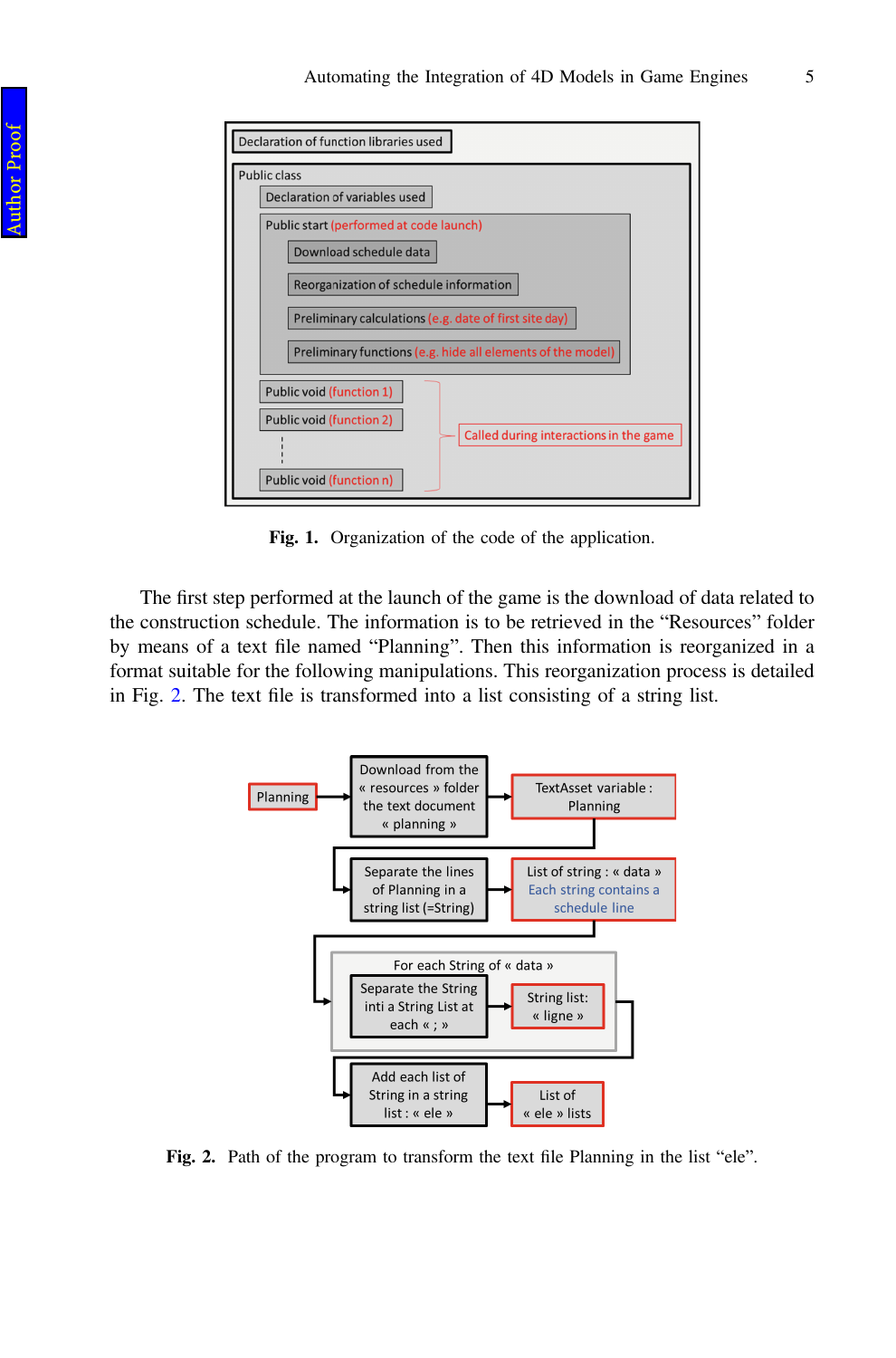From this list "ele", several initial calculations are possible. A first manipulation allows to create two lists "deb" and "end" respectively containing the dates of beginning of construction and the dates of end of construction of the tasks in the same order as that of the tasks in the list "ele". Then, it is possible to determine the start date of the construction and the end date of the construction. The duration of the project is then deduced. Two actions are allowed thanks to this information. The date displayed in the application is then updated on the first day of construction. As well as the length of the scale of the cursor is initialized on the duration of the building site. For example, if the difference between the first day of construction and the last day is 100 days then the cursor will have 100 possible values. Figure 3 summarizes the principles underlying this part of the program.



Fig. 3. Program flow from the initial calculations.

Finally, when launching the game, the 3D model is connected to the schedule and hidden as the game starts on day 1 of the site, so no element is supposed to be displayed.

#### 3.3 The User Interface

The goal is to make an interface as simple as possible. Thus, in addition to the main window displaying the 4D model, the interface of the application is composed of four elements (Fig. [4\)](#page-6-0). The first is a text, it informs the user of the date of the day of the site displayed by the application (1). At game launch, this date is initialized on the first day of the first task built. At each change on the time scale, this date is updated. Then the interface has two button type interactors. The first one displays the text "Previous day" (2) and the second displays "Next day" (3). They make it possible to modify the date of the day by making use of the previously developed interaction functions. The last element of the interface is a slider (4). This is a cursor that can be translated on the time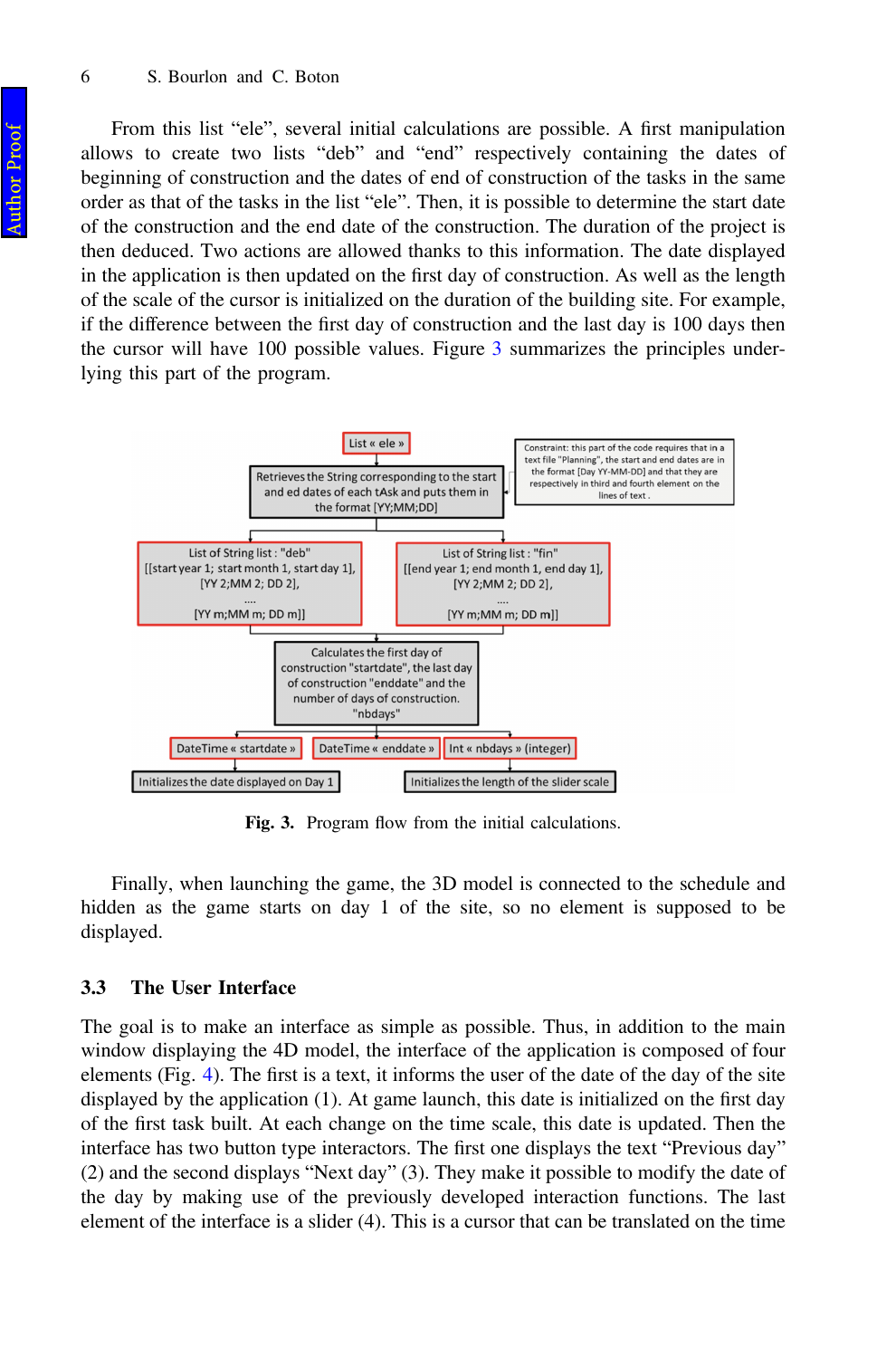<span id="page-6-0"></span>scale. Its minimum value is the first day of construction and its maximum value on the last day of construction.



Fig. 4. User interface of the application (in French)

## 4 Discussion and Improvements Track

Thanks to the first-person simulation control module, the application is adapted to most virtual reality systems using Unity 3D as a game engine. This is the case of the virtual reality system named Valyz, developed by the company Realyz. The application was tested and evaluated in the Valyz environment, using multiple 4D models.

### 4.1 Analysis of Use and Criticisms

Several 4D models have been tested in the Valyz system. The functionalities developed in the application are present and active. The movements of the camera follow the directions given by the controller of the system. The 3D glasses can simulate the movement of the head to orient the image.

It is possible to select the construction period to display as expected in the application. However, the interface developed with the buttons, the cursor, and the display of the date is not projected. It is present on the computer screen that is connected to the Valyz system, but it is not present in the virtual environment projected on the wall. It is possible, however, for the user to interact with the buttons from the computer and this affects the displayed model. It would have been preferable for the interface to be displayed in the virtual environment so that the user can point the joystick to the interact button and manage the temporality. The problem is that in the Valyz system support software, only three-dimensional elements are displayed in the virtual environment. One of the solutions provided by computer scientists of the company marketing this system is to change the representation of the interface. In the application, the interface is created from a 2D canvas connected to the camera. The idea would be to replace each element with three-dimensional objects, for example, the buttons would be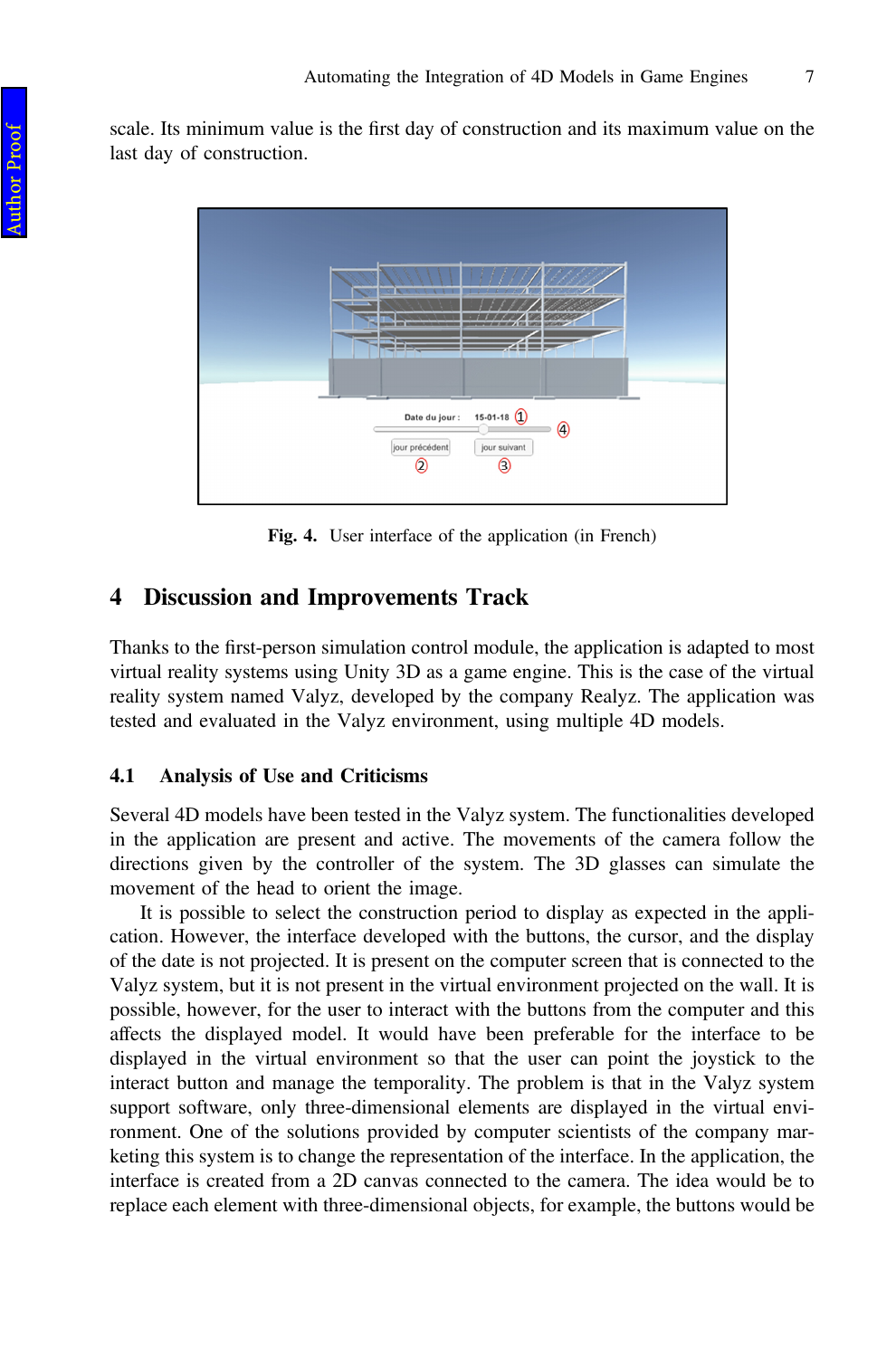replaced by cubes also connected to the camera. The user could then interact with the object by pointing his controller. These changes require that the code be modified and that new functions be developed accordingly.

Regarding the modification of the simulation and the use of alternative schedules, the solutions proposed previously tackle the problem that the Unity application is no longer connected to the .exe file used by the software that allows to control the Valyz tool. Therefore, it is necessary to perform a new export of the file from Unity with each change, which is not optimal.

#### 4.2 Improvements Track

A number of comments and suggestions for improvement arise from the evaluation, namely improvements in data imports, the addition of additional features related to BIM 4D, and the constraints of Unity.

Improvements in Data Imports: At the 3D model level, the FBX format is the most suitable for use in Unity. Only we saw that there was a choice to make between rendering the displayed texture and the structure of the object tree. It would be interesting to continue the search for an export system from Autodesk software in FBX format that can satisfy both a good rendering state of the model display and a structure at the same time. The tree that can be used by the developed code.

In the same way, when importing the schedule, the text file is too formally constrained. For example, the code developed assumes that the original Excel file has the following form (Column 1: Task Name; Column 2: Duration of tasks; Column 3: Start date of the tasks; and Column 4: End date of tasks).

This means that this type of file must follow a standard that is not necessarily adopted in the workplace. Only, we can notice that the code is easily modifiable if the workbook at the origin is not exactly adapted to the code. The improvement track would be to make the code more automatic, for example by first performing a function that detects in which column the useful information is located.

Regarding the link between the list of 3D elements and the scheduled task list, it could be improved by adding the use of a standard. Some, such as the Uniformat II standard, may be able to link the data more easily. It would be possible to import also in the planning a column con-holding this kind of code. For the moment, no solution has been found for this standardized code to appear in the name of the elements of the 3D model. For the editable aspect of the simulation without having to leave the game to reload a new schedule, a track of improvements would be to load in the file "Resources" several versions of the planning of construction and connected to the interface as many buttons. Thus, simply by activating a schedule by clicking on it in the interface, the application directly calculates the new simulation and therefore modifies accordingly the display of the elements constructed or not.

Additional Features Related to the 4D BIM and Constraints of Unity: One of the main features that could not be added to the application is the differentiation of the build state of each task. In our case, from the moment a task has a start date prior to today's date in the simulation, it is displayed. Otherwise, it is hidden. The idea would be to be able to have several states possible: built elements - elements in construction - elements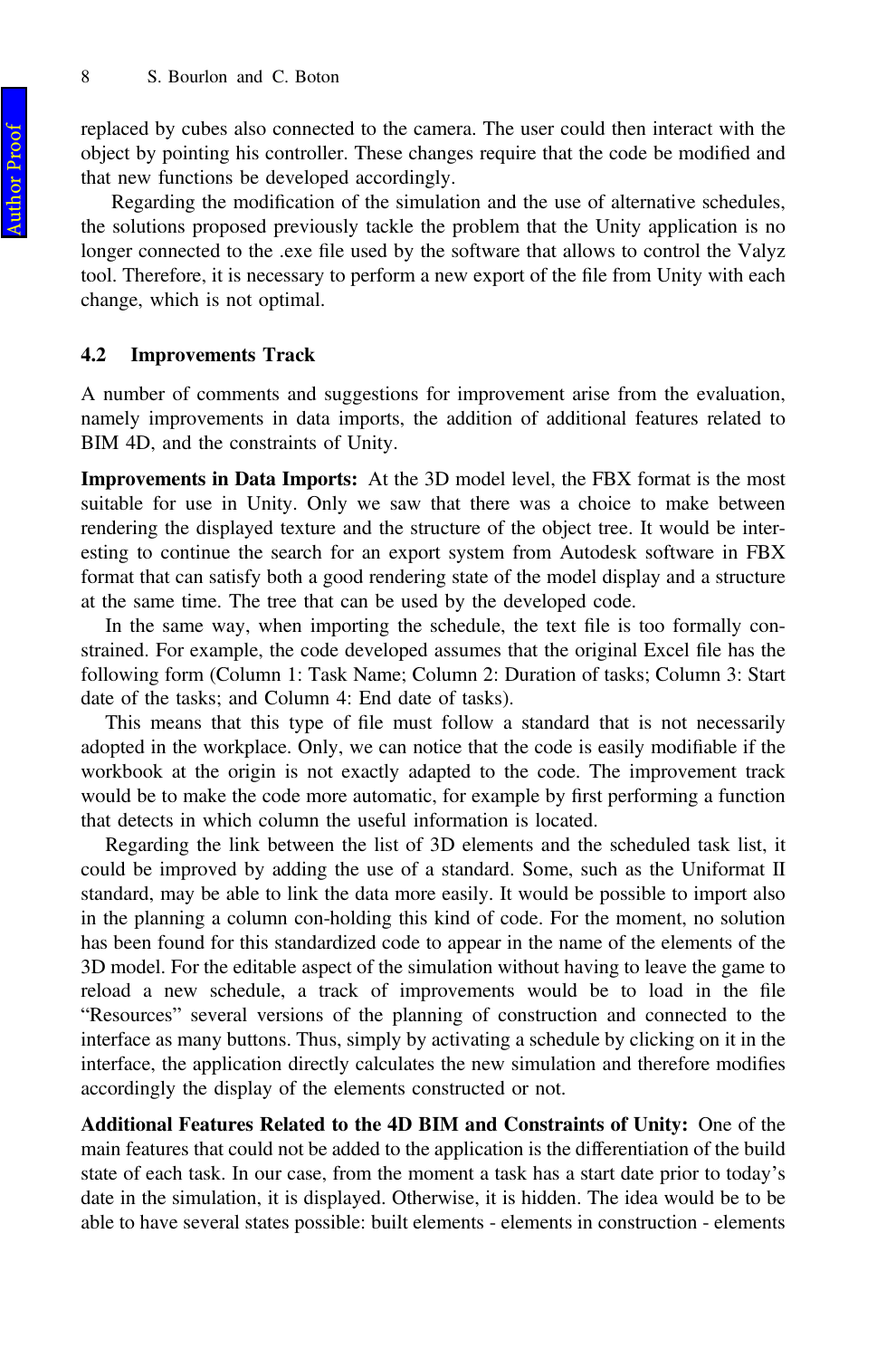<span id="page-8-0"></span>not built. One could for example display in a normal way the constructed elements, in green the elements under construction and with a transparency effect the elements that remain to build. This was not possible because Unity 3D considers that each item from the 3D model import does not have a feature to change its appearance.

When using Unity 3D, several problems were encountered. Especially at the level of the text file corresponding to the schedule. Many characters are not allowed by the software when reading the document, such as accents or "-" that may be in the name of the tasks. It may be possible then to create an additional function that takes care of replacing or removing these characters, keeping in mind that they must still correspond to the names of the elements of the 3D model present in the tree.

## 5 Conclusion and Future Works

Thanks to the evolution of computer tools, it is possible to simulate and to anticipate many problems that arise on construction sites. This is all the more remarkable since the modeling software makes it possible to integrate the construction schedule. It is important for the workers to visualize the 3D model in an equivalent way. The research project reported in this paper aimed to automate the integration of 4D simulations in virtual reality environments, to easily generate 4D simulation alternatives in such environments. The work shows that it is possible to create 4D models in a game engine, directly from a BIM model and an existing schedule. However, several improvements still need to be made in order to achieve the desired situation. Future work will focus on correcting these limitations, before going further in the study of 4D models in virtual reality environments.

### **References**

- 1. Sacks, R., Eastman, C., Lee, G., Teicholz, P.: BIM Handbook: A Guide to Building Information Modeling for Owners, Designers, Engineers, Contractors, and Facility Managers. Wiley, Hoboken (2018)
- 2. Boton, C., Forgues, D.: Practices and processes in BIM projects: an exploratory case study. In: Advances in Civil Engineering (2018)
- 3. Kreider, R., Messner, J., Dubler, C.: Determining the frequency and impact of applying BIM for different purposes on building projects. In: Proceedings of 6th International Conference on Innovation in Architecture, Engineering and Construction (AEC), pp. 1–10 (2010)
- 4. Boton, C., Kubicki, S., Halin, G.: Designing adapted visualization for collaborative 4D applications. Autom. Constr. 36, 152–167 (2013)
- 5. Akinci, B., Fischer, M., Levitt, R.: Formalization and automation of time-space conflict analysis (2000)
- 6. Hartmann, T., Fischer, M.: Supporting the constructability review with 3D/4D models. Build. Res. Inf. 35, 70–80 (2007)
- 7. Clayton, M.: Virtual construction of architecture using 3D CAD and simulation. Autom. Constr. 11, 227–235 (2002)
- 8. Kang, H., Lho, B., Kim, J.: Development of web-based interactive 4D block tower model for construction planning and scheduling education. In: Proceedings of the 2004 ASEE Annual Conference and Exposition, Salt Lake City, Utah, pp. 1–10 (2004)